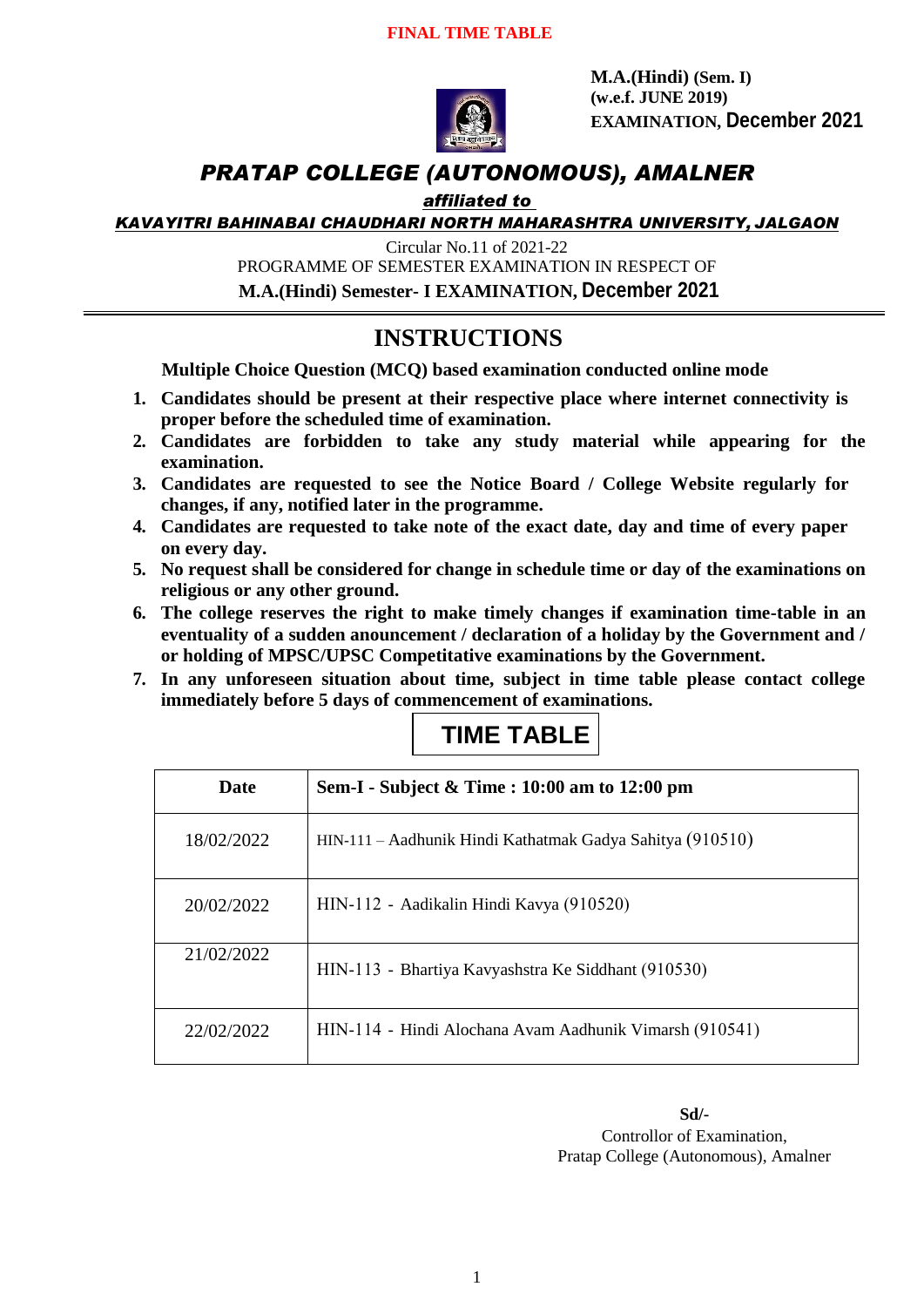**M.A.(History) (Sem. I ) (w.e.f. JUNE 2019) EXAMINATION, December 2021**

### *PRATAP COLLEGE (AUTONOMOUS), AMALNER*

#### *affiliated to*

*KAVAYITRI BAHINABAI CHAUDHARI NORTH MAHARASHTRA UNIVERSITY, JALGAON*

Circular No.11 of 2021-22

PROGRAMME OF SEMESTER EXAMINATION IN RESPECT OF

**M.A.(History) Semester- I EXAMINATION, December 2021**

## **INSTRUCTIONS**

**Multiple Choice Question (MCQ) based examination conducted online mode**

- **1. Candidates should be present at their respective place where internet connectivity is proper before the scheduled time of examination.**
- **2. Candidates are forbidden to take any study material while appearing for the examination.**
- **3. Candidates are requested to see the Notice Board / College Website regularly for changes, if any, notified later in the programme.**
- **4. Candidates are requested to take note of the exact date, day and time of every paper on every day.**
- **5. No request shall be considered for change in schedule time or day of the examinations on religious or any other ground.**
- **6. The college reserves the right to make timely changes if examination time-table in an eventuality of a sudden anouncement / declaration of a holiday by the Government and / or holding of MPSC/UPSC Competitative examinations by the Government.**
- **7. In any unforeseen situation about time, subject in time table please contact college immediately before 5 days of commencement of examinations.**

# **TIME TABLE**

| <b>Date</b> | Sem-I - Subject & Time: 10:00 am to 12:00 pm                     |
|-------------|------------------------------------------------------------------|
| 18/02/2022  | HIS-111 Trends in Historiography (911210)                        |
| 20/02/2022  | HIS-112 Evolution of Ideas and Intitution Ancient India (911220) |
| 21/02/2022  | HIS-113 Arts of Architecture in India (911230)                   |
| 22/02/2022  | $HIS-114$ (A) An Introduction to Tribal History (911241)         |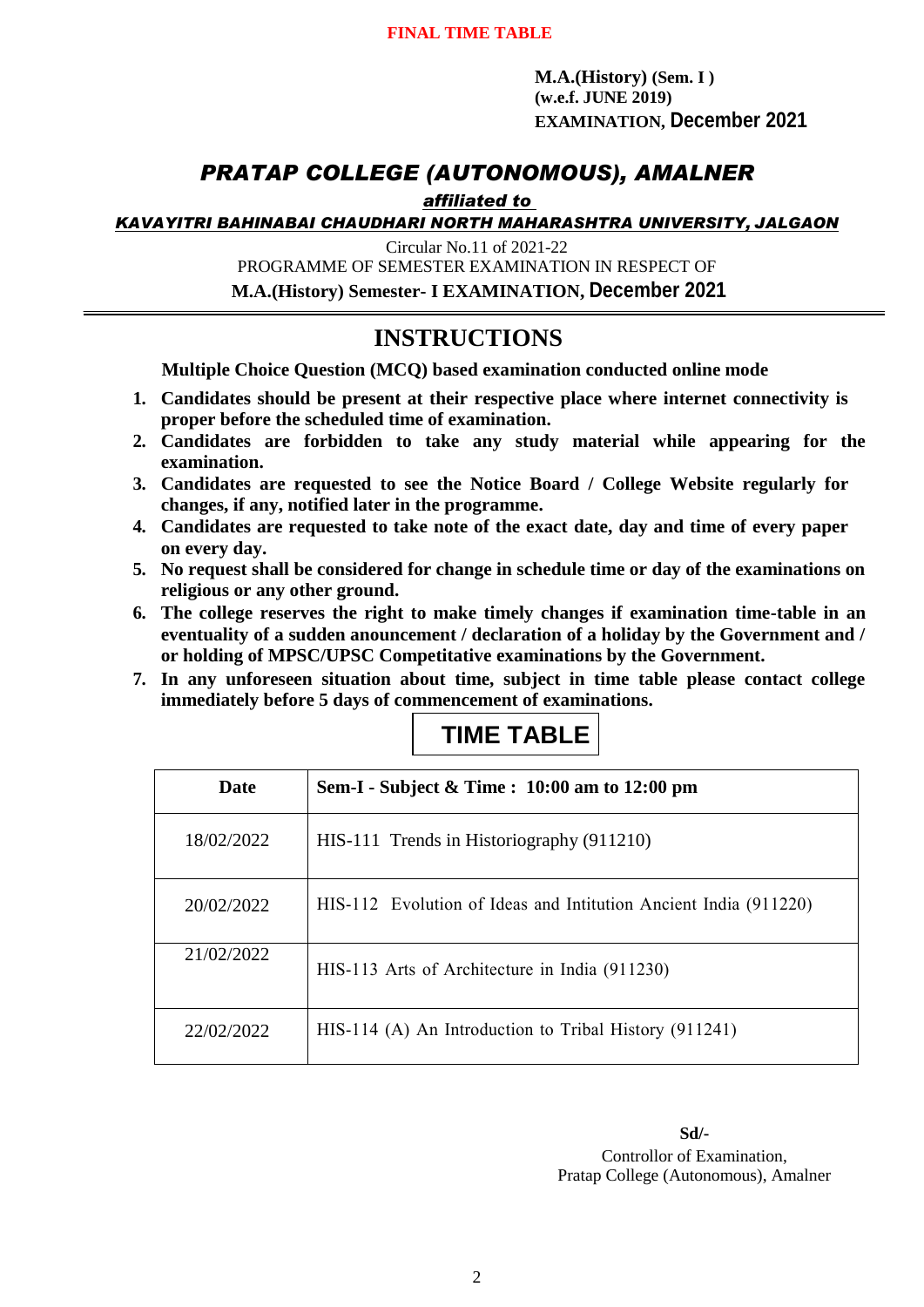#### **FINAL TIME TABLE**



**M.A. (Political Science) (Sem. I) (w.e.f. JUNE 2019) EXAMINATION, December 2021**

## *PRATAP COLLEGE (AUTONOMOUS), AMALNER*

#### *affiliated to*

*KAVAYITRI BAHINABAI CHAUDHARI NORTH MAHARASHTRA UNIVERSITY, JALGAON*

Circular No.11 of 2021-22

PROGRAMME OF SEMESTER EXAMINATION IN RESPECT OF

**M.A.(Political Science) Semester- I EXAMINATION, December 2021**

### **INSTRUCTIONS**

**Multiple Choice Question (MCQ) based examination conducted online mode**

- **1. Candidates should be present at their respective place where internet connectivity is proper before the scheduled time of examination.**
- **2. Candidates are forbidden to take any study material while appearing for the examination.**
- **3. Candidates are requested to see the Notice Board / College Website regularly for changes, if any, notified later in the programme.**
- **4. Candidates are requested to take note of the exact date, day and time of every paper on every day.**
- **5. No request shall be considered for change in schedule time or day of the examinations on religious or any other ground.**
- **6. The college reserves the right to make timely changes if examination time-table in an eventuality of a sudden anouncement / declaration of a holiday by the Government and / or holding of MPSC/UPSC Competitative examinations by the Government.**
- **7. In any unforeseen situation about time, subject in time table please contact college immediately before 5 days of commencement of examinations.**

# **TIME TABLE**

| <b>Date</b> | Sem-I - Subject $\&$ Time : 10:00 am to 12:00 pm           |
|-------------|------------------------------------------------------------|
| 18/02/2022  | POL-111 Foreign Policy of India (911110)                   |
| 20/02/2022  | POL-112 Contemprary Issues in Global Politics (911120)     |
| 21/02/2022  | POL-113 Political Process in Indian Federation (911130)    |
| 22/02/2022  | POL-114 (A) A Principles of Public Administration (911141) |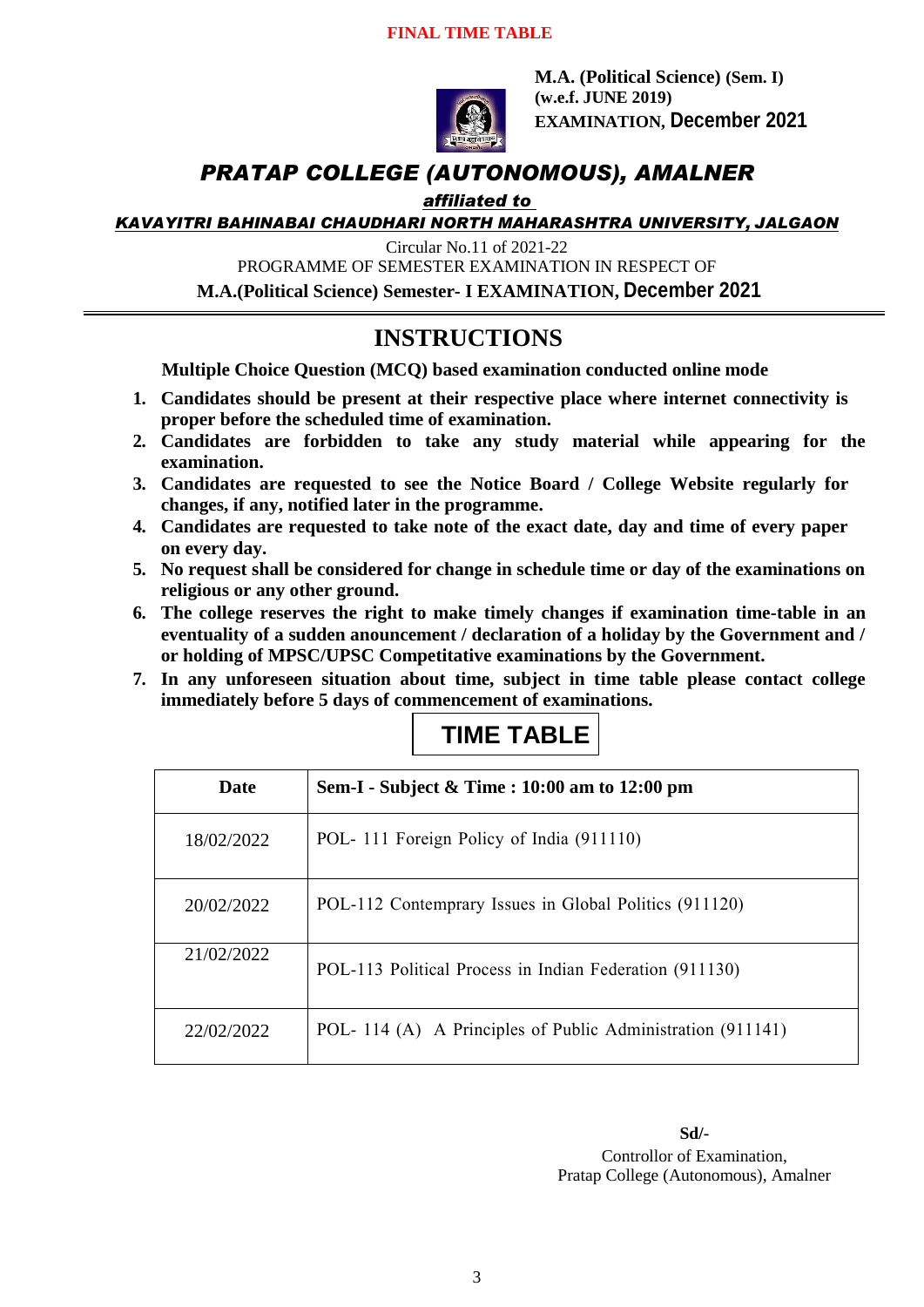#### **FINAL TIME TABLE**



**M.A.(Economics) (Sem.I) (w.e.f. JUNE 2019) EXAMINATION, December 2021**

# *PRATAP COLLEGE (AUTONOMOUS), AMALNER*

#### *affiliated to*

*KAVAYITRI BAHINABAI CHAUDHARI NORTH MAHARASHTRA UNIVERSITY, JALGAON*

Circular No.11 of 2021-22

PROGRAMME OF SEMESTER EXAMINATION IN RESPECT OF

**M.A.(Economics) Semester- I EXAMINATION, December 2021**

## **INSTRUCTIONS**

**Multiple Choice Question (MCQ) based examination conducted online mode**

- **1. Candidates should be present at their respective place where internet connectivity is proper before the scheduled time of examination.**
- **2. Candidates are forbidden to take any study material while appearing for the examination.**
- **3. Candidates are requested to see the Notice Board / College Website regularly for changes, if any, notified later in the programme.**
- **4. Candidates are requested to take note of the exact date, day and time of every paper on every day.**
- **5. No request shall be considered for change in schedule time or day of the examinations on religious or any other ground.**
- **6. The college reserves the right to make timely changes if examination time-table in an eventuality of a sudden anouncement / declaration of a holiday by the Government and / or holding of MPSC/UPSC Competitative examinations by the Government.**
- **7. In any unforeseen situation about time, subject in time table please contact college immediately before 5 days of commencement of examinations.**

# **TIME TABLE**

| Date       | Sem-I - Subject & Time : 10:00 am to 12:00 pm             |
|------------|-----------------------------------------------------------|
| 18/02/2022 | ECO-111 Advance Micro Economics - I (911010)              |
| 20/02/2022 | ECO-112 Modern Public Economics -I (911020)               |
| 21/02/2022 | ECO-113 Statistics for Economics (911031)                 |
| 22/02/2022 | $ECO-114$                                                 |
|            | A) Economic of Agriculture & Rural Development $(911041)$ |
|            | B) Economics of Industry -I (911042)                      |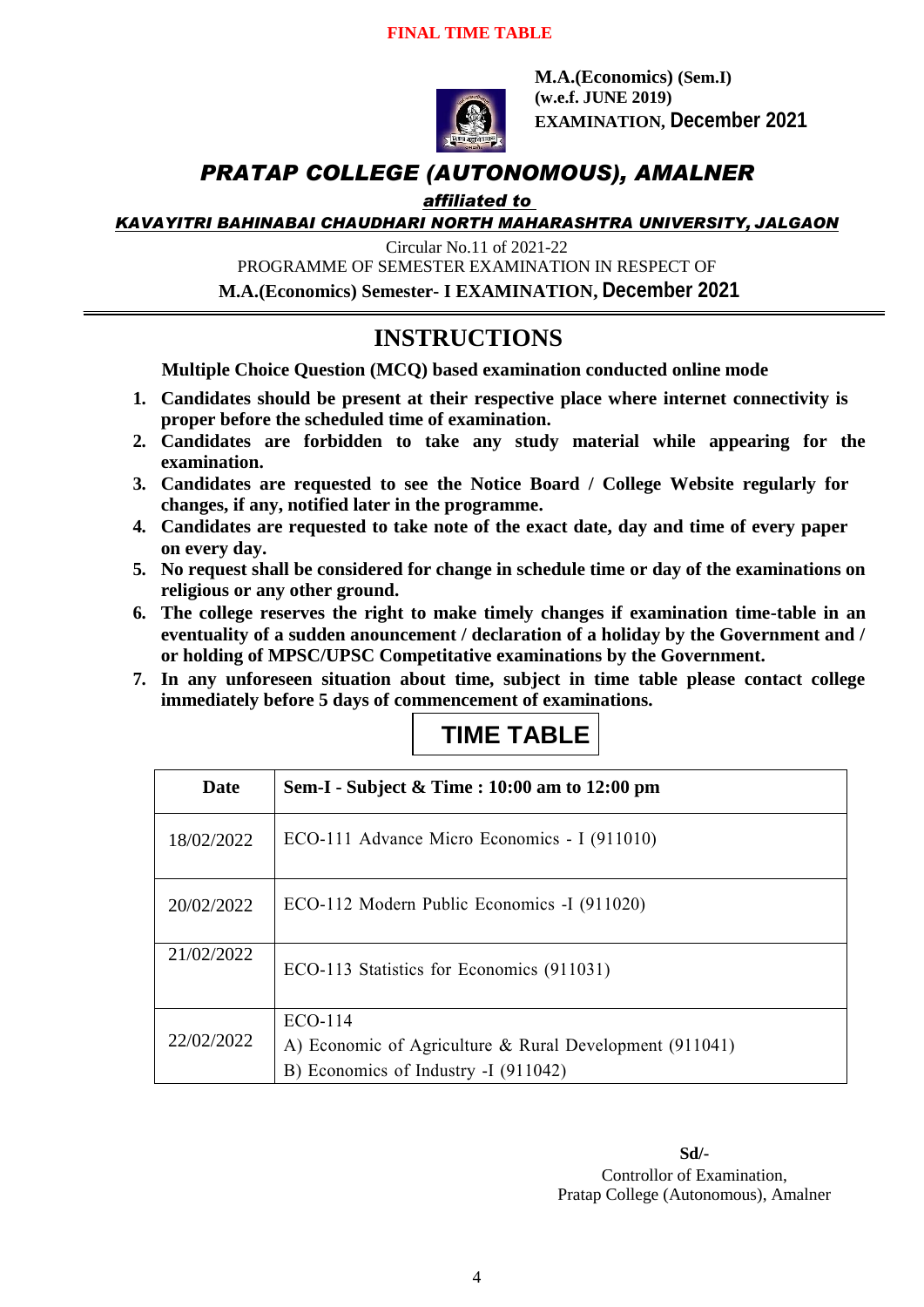

 **M.A.(English) (Sem. I) (w.e.f. JUNE 2019) EXAMINATION, December 2021**

## *PRATAP COLLEGE (AUTONOMOUS), AMALNER*

#### *affiliated to*

*KAVAYITRI BAHINABAI CHAUDHARI NORTH MAHARASHTRA UNIVERSITY, JALGAON*

Circular No.11 of 2021-22 PROGRAMME OF SEMESTER EXAMINATION IN RESPECT OF

**M.A.(English) Semester- I EXAMINATION, December 2021**

# **INSTRUCTIONS**

**Multiple Choice Question (MCQ) based examination conducted online mode**

- **1. Candidates should be present at their respective place where internet connectivity is proper before the scheduled time of examination.**
- **2. Candidates are forbidden to take any study material while appearing for the examination.**
- **3. Candidates are requested to see the Notice Board / College Website regularly for changes, if any, notified later in the programme.**
- **4. Candidates are requested to take note of the exact date, day and time of every paper on every day.**
- **5. No request shall be considered for change in schedule time or day of the examinations on religious or any other ground.**
- **6. The college reserves the right to make timely changes if examination time-table in an eventuality of a sudden anouncement / declaration of a holiday by the Government and / or holding of MPSC/UPSC Competitative examinations by the Government.**
- **7. In any unforeseen situation about time, subject in time table please contact college immediately before 5 days of commencement of examinations.**

# **TIME TABLE**

| Date       | Sem-I - Subject & Time : 10:00 am to 12:00 pm                     |
|------------|-------------------------------------------------------------------|
| 18/02/2022 | ENG-111 World Literature- Poetry (912410)                         |
| 20/02/2022 | ENG-112 World Literature- Drama (912420)                          |
| 21/02/2022 | ENG-113 World Literature- Fiction (912430)                        |
| 22/02/2022 | ENG-114 (A) An Introduction To Comparative Literature<br>(912441) |